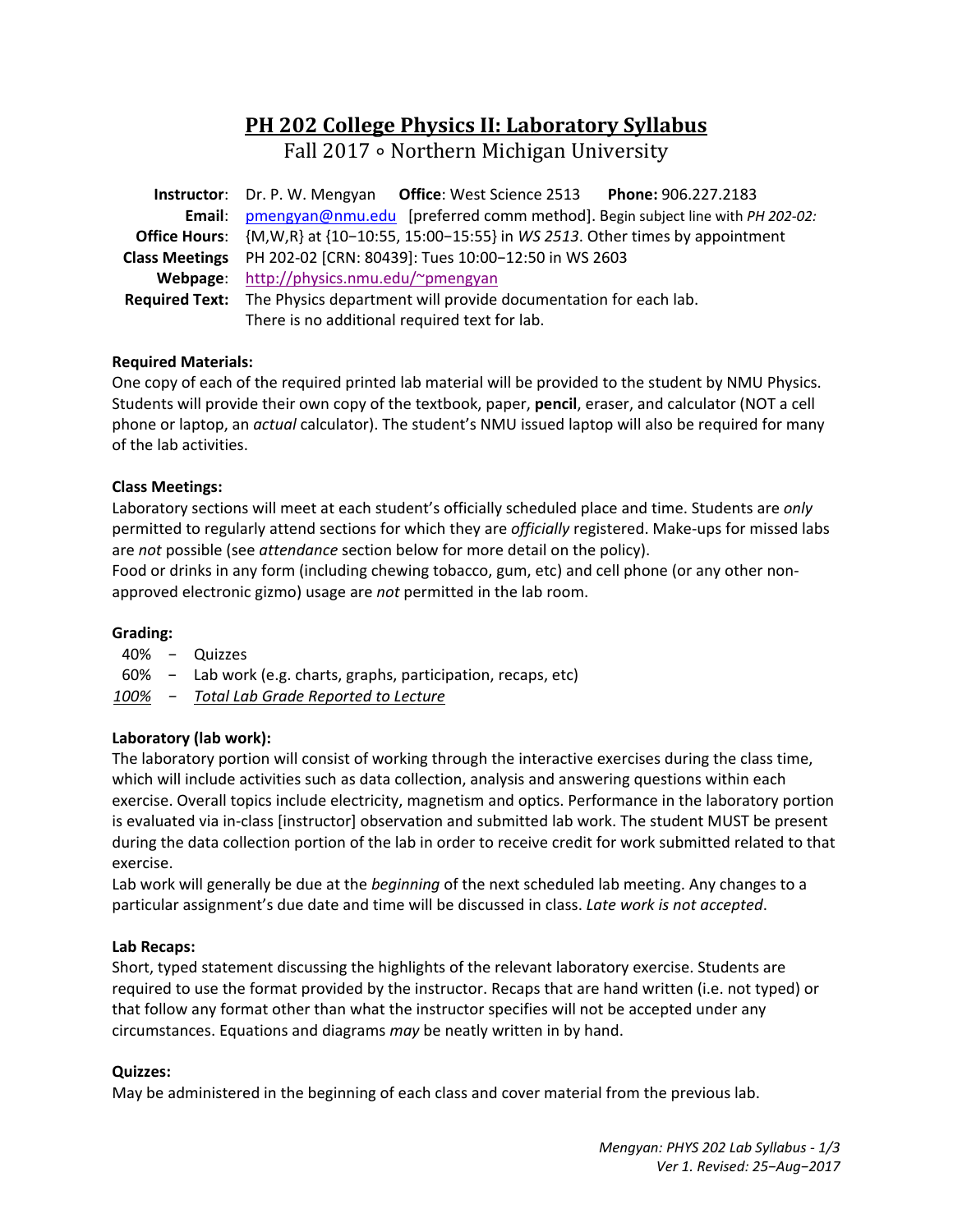# **Participation:**

Punctuality (in your seat and ready to begin by the scheduled start time), not leaving early, being on‐ task and maintaining a respectful attitude all contribute to the participation grade. Completing physics education research or department assessments (general pre-test, post-test or other surveys) may also count toward your participation grade.

Full credit for participation is earned by making a serious effort in completing the assigned activities regardless of the *accuracy* of the particular responses. Participation points will be lost if equipment is utilized in any form that is not related to the prescribed exercise, fail to take part in group work or are otherwise not on task. Violations of the lab and general class rules may result in dismissal for the class period, reduction in participation grade, forfeiture of any submitted work left incomplete due to the dismissal and, if necessary, reported to the appropriate authorities.

# **Attendance:**

Attendance contributes directly to the participation grade as if one is absent one is not capable of participating in a given activity. Absences will be excused for officially sanctioned university events, illness (documentation may be required), court appearances (plaintiff, defendant, witness, juror ‐‐ documentation is required), family emergencies (at the discretion of the instructor and may require appropriate documentation). If something occurs that you feel should be grounds for being excused it is your responsibility to contact your instructor, in writing, PRIOR to the absence (if possible, or as soon as possible after the absence) to discuss the situation. Excused absences for situations beyond the purview of NMU policy are at sole discretion of the instructor, will be evaluated confidentially, on a case‐by‐case basis and confirmed in writing.

An excused absence does NOT necessarily excuse you from completing the work. Arrangements for a planned excused absence, if possible, should be finalized (with written confirmation between the student and instructor) no later than the Friday before the week for which the absence will occur. Otherwise, establish contact with the instructor as soon as reasonably possible.

# **ADA Statement**

# In compliance with the ADA and university policy

*"If you have a need for disability‐related accommodations or services, please inform the Coordinator of Disability Services in the Dean of Students Office at 2101 C. B. Hedgcock Building (227‐1700 or disserv@nmu.edu). Reasonable and effective accommodations and services will be provided to students if requests are made in a timely manner, with appropriate documentation, in accordance with federal, state, and University guidelines."* 

# **Religious Holiday**

Pursuant to university policy, a student who intends to observe a religious holy day should make that intention known, in writing, to the instructor prior to an absence. A student who is absent from a class, exam or exercise for the observance of a religious holy day shall be allowed to complete an assignment or exam scheduled for that day within a reasonable time around that absence.